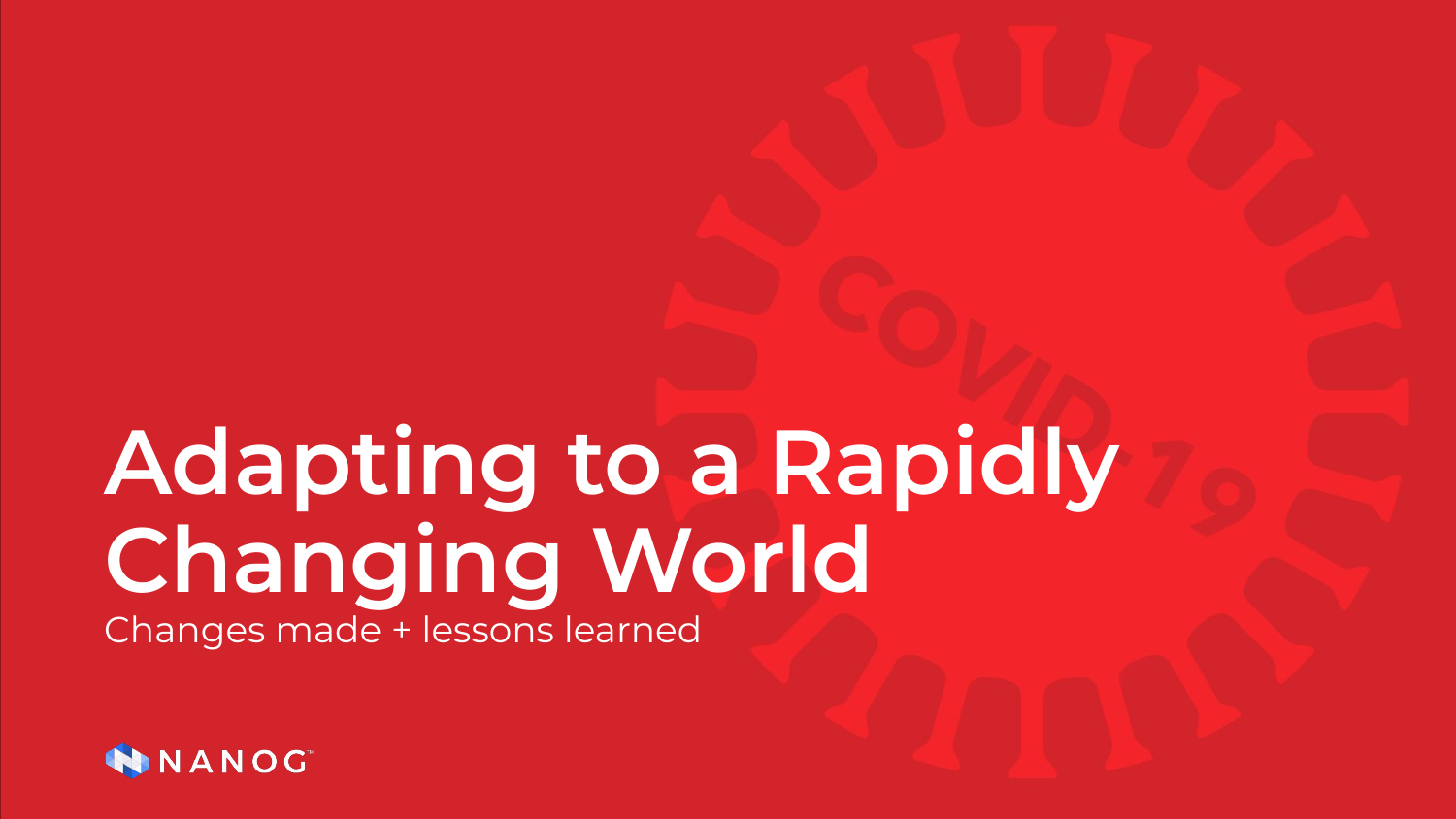#### **When COVID hit we asked ourselves:**

- How do we keep our staff and community safe?
- •We are a community event organization how do we maintain relevance?
- •Can we manage financially without events?
- How long will the pandemic last?

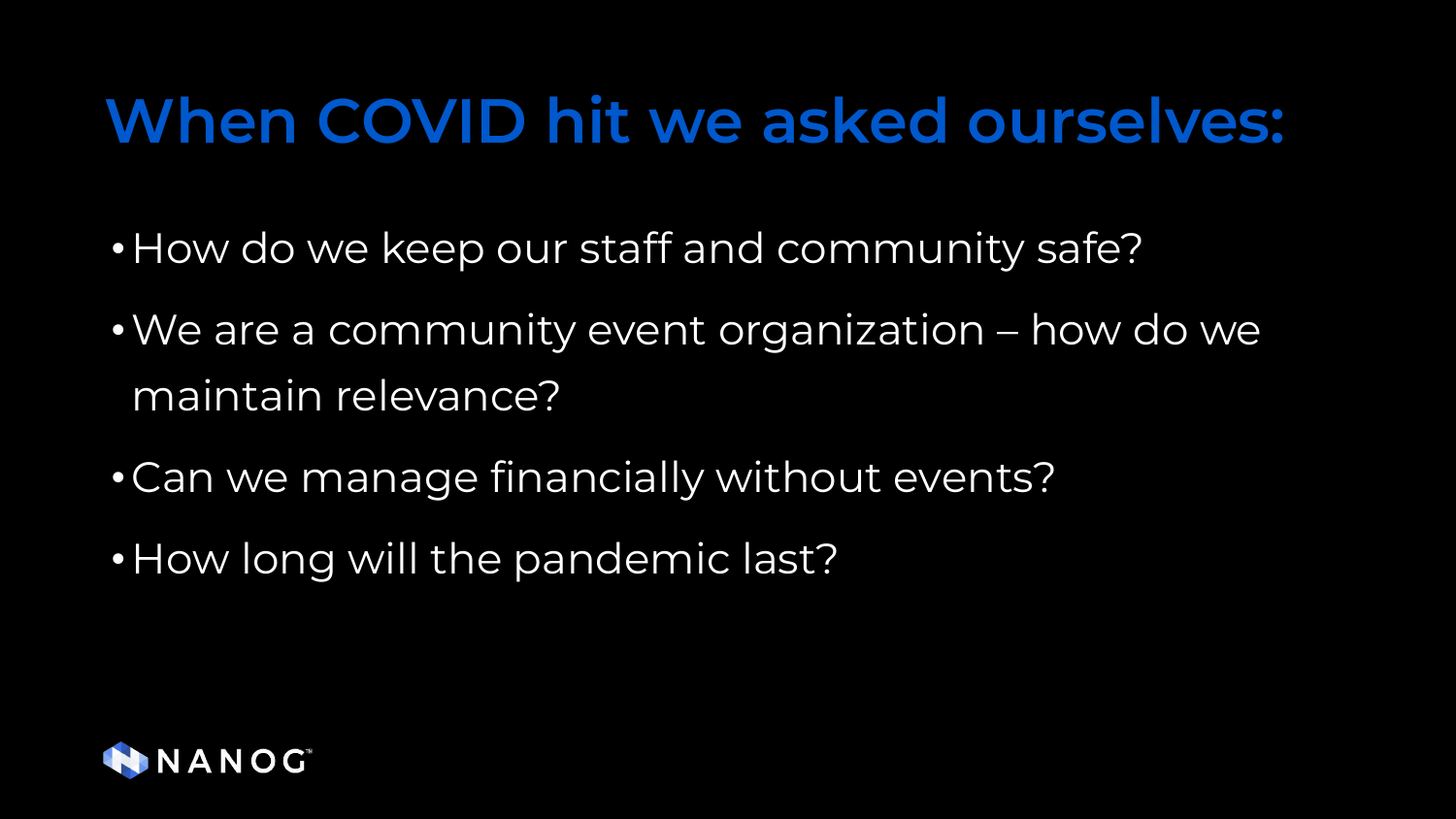#### **Scrambling, like everyone else…**

- Due to uncertainty, it took several weeks to determine that having an in-person meeting was out of the question.
- Once the decision was made to go virtual, our streaming contractor helped us deliver our first virtual event.
- However, due to scheduling conflicts and scarcity in the marketplace, we were left without a streaming provider for our next event.
- We were forced to expedite the development our own virtual platform in three months time.

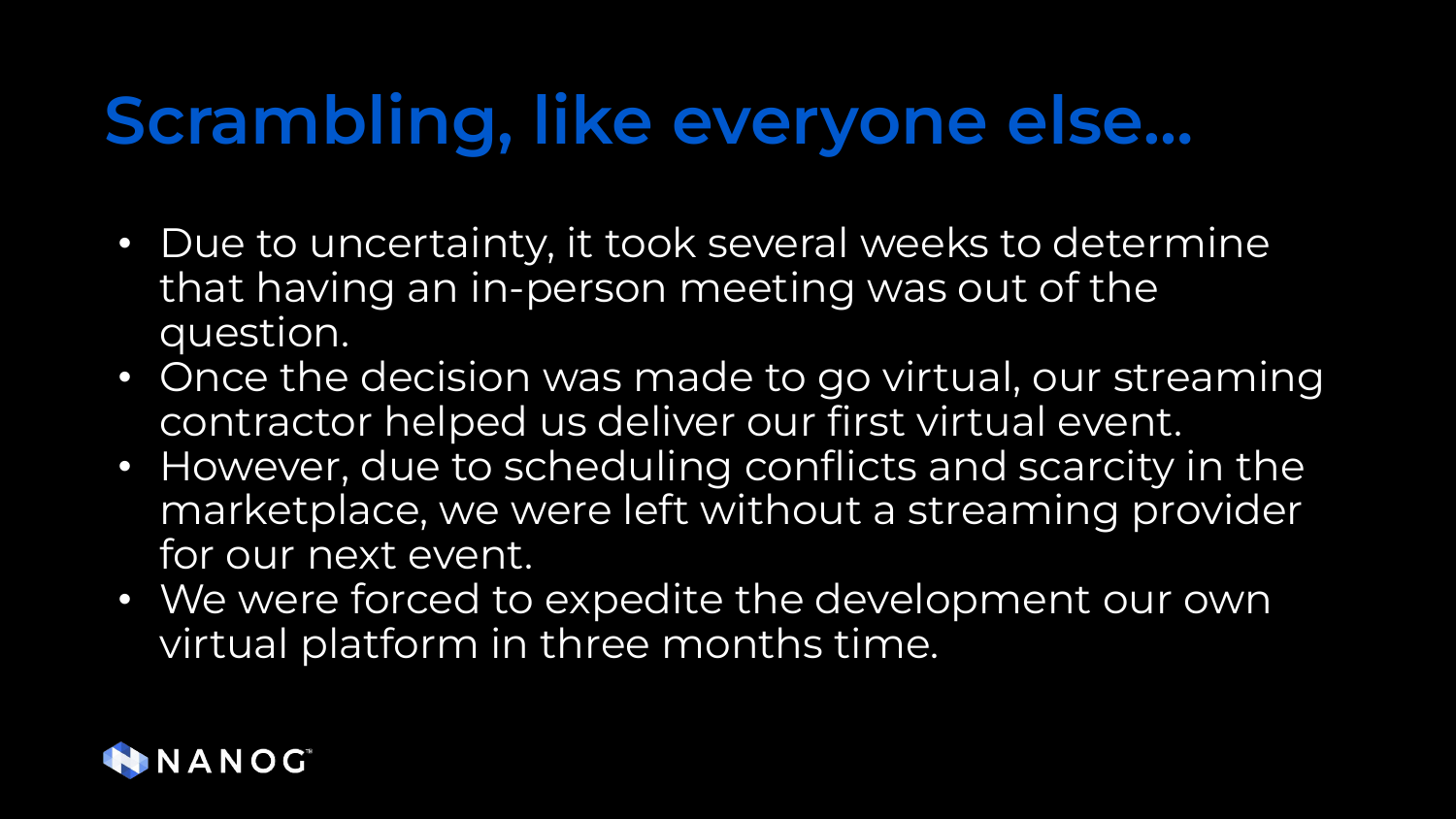## **Chaos creates opportunity**

But can we take advantage of it?

**NANOC**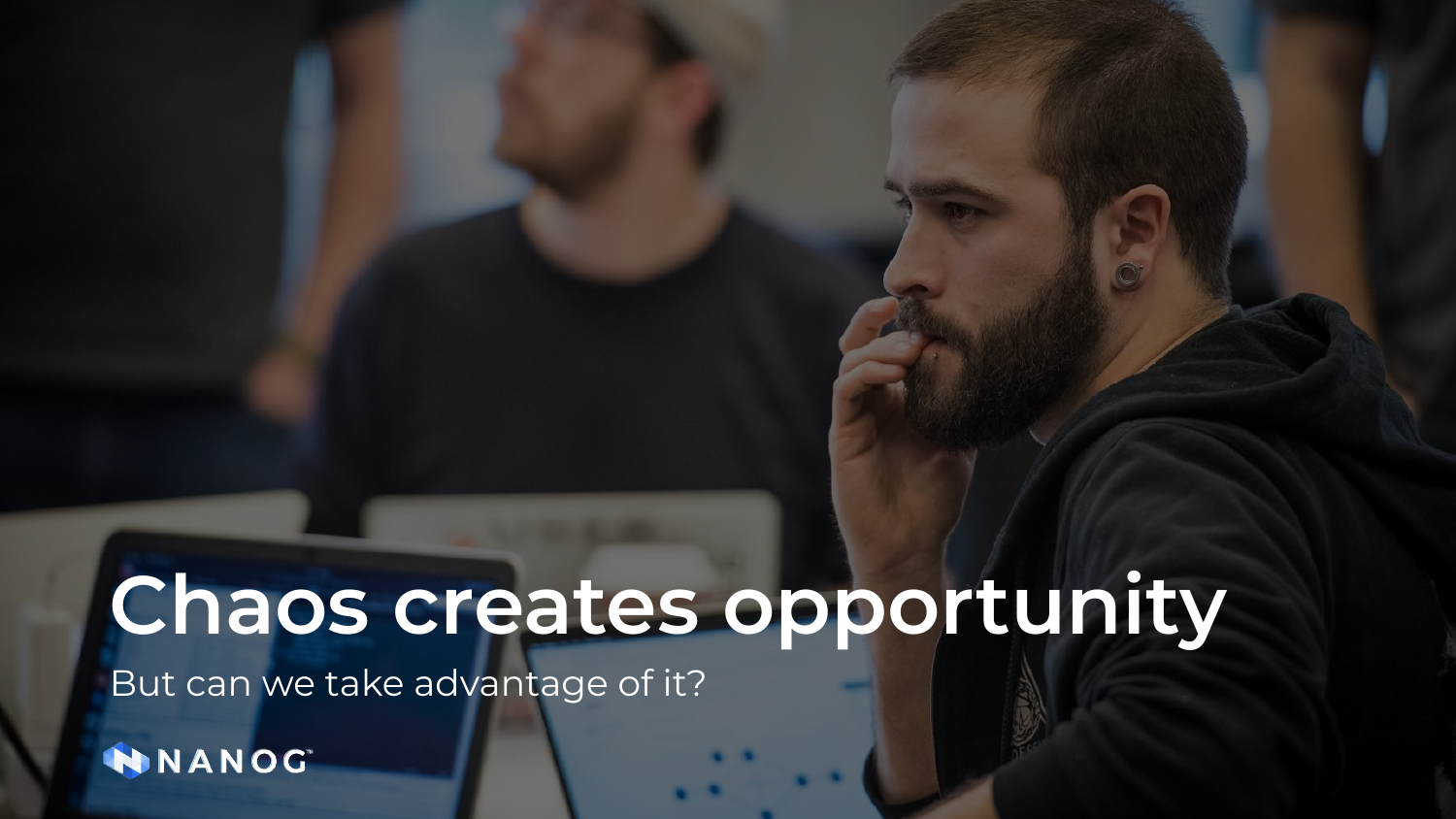### **NANOG's virtual platform**

- The ability to stream video from any platform
- Flexible display options
- Zoom integration
- Real-time chat
- Built in Q+A
- Online Help
- Virtual Expo Booths
- Real-time polling through third-party support

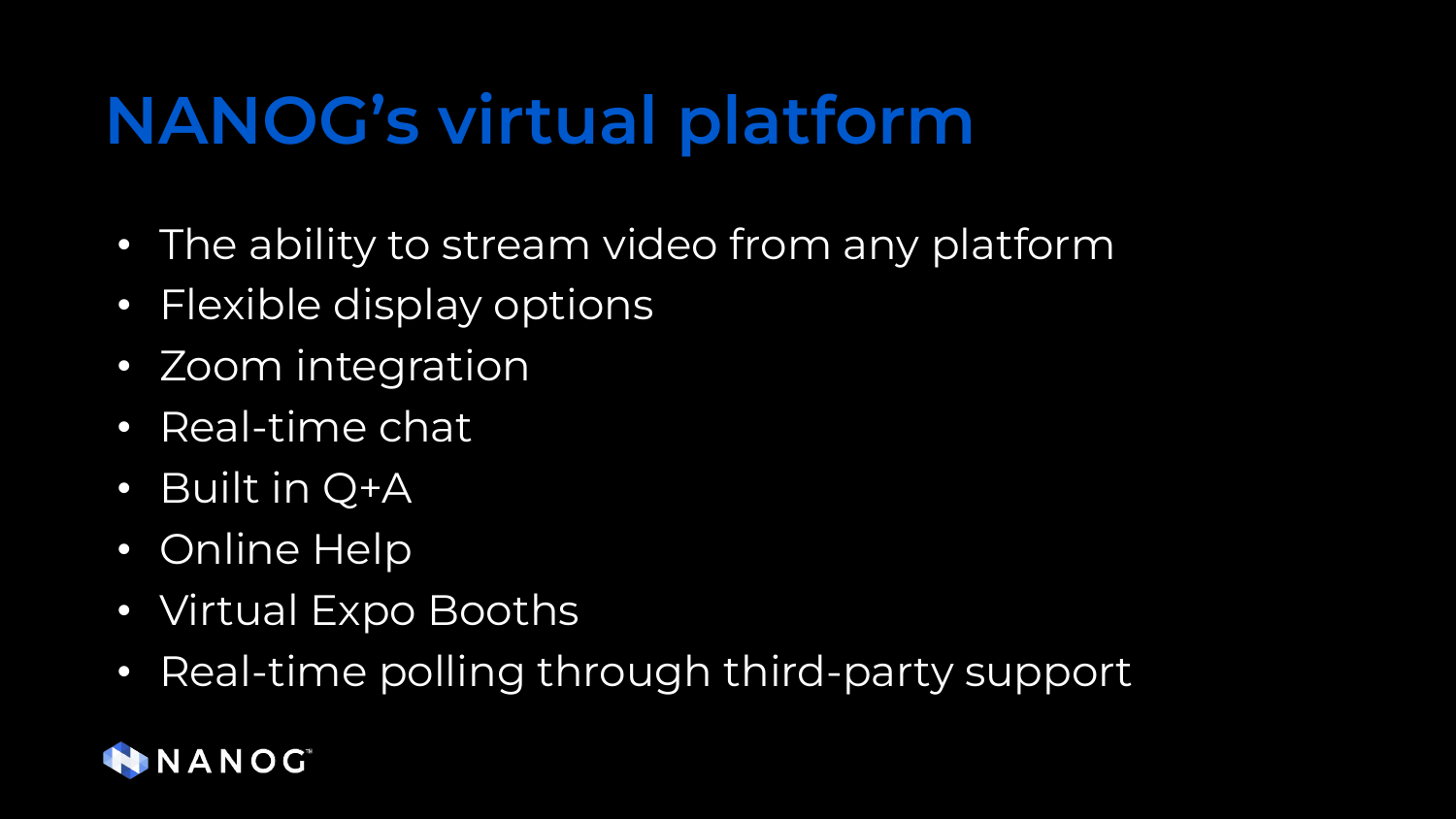#### **…more development**

- **• Event management system** with the option to support other industry events.
- **• Event registration system** supports in-person + virtual registrations, registrations of team members, membership purchases, renewals + donations.
- **• 360 live stream** to enable virtual attendees the sense of being at event.
- **• Meeting appointment tool** currently under development – beta tool targeted for release at NANOG 85 in Montréal.

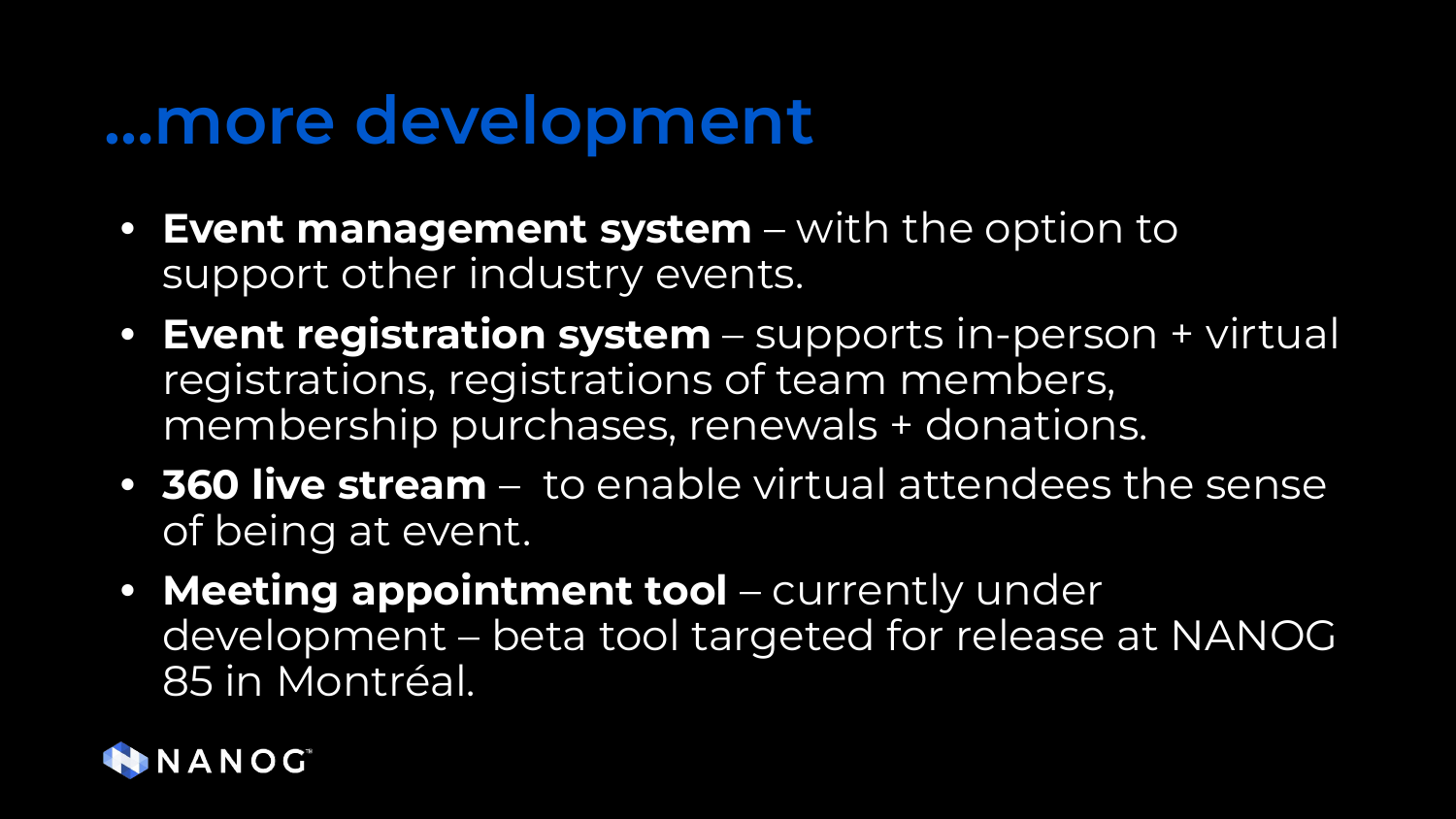## **Online – content is king**

- **• NANOG TV** Highlighting the top talks from hundreds of previous NANOG events.
- **• Monthly webinars** targeting students + those new to the industry.
- **• Increase community engagement** by developing meaningful newsletters, blogs, interactive polls + engaging social media.
- **• Internet Innovators series** video interviews focusing on pivotal individuals that helped shape the Internet as we know it today.

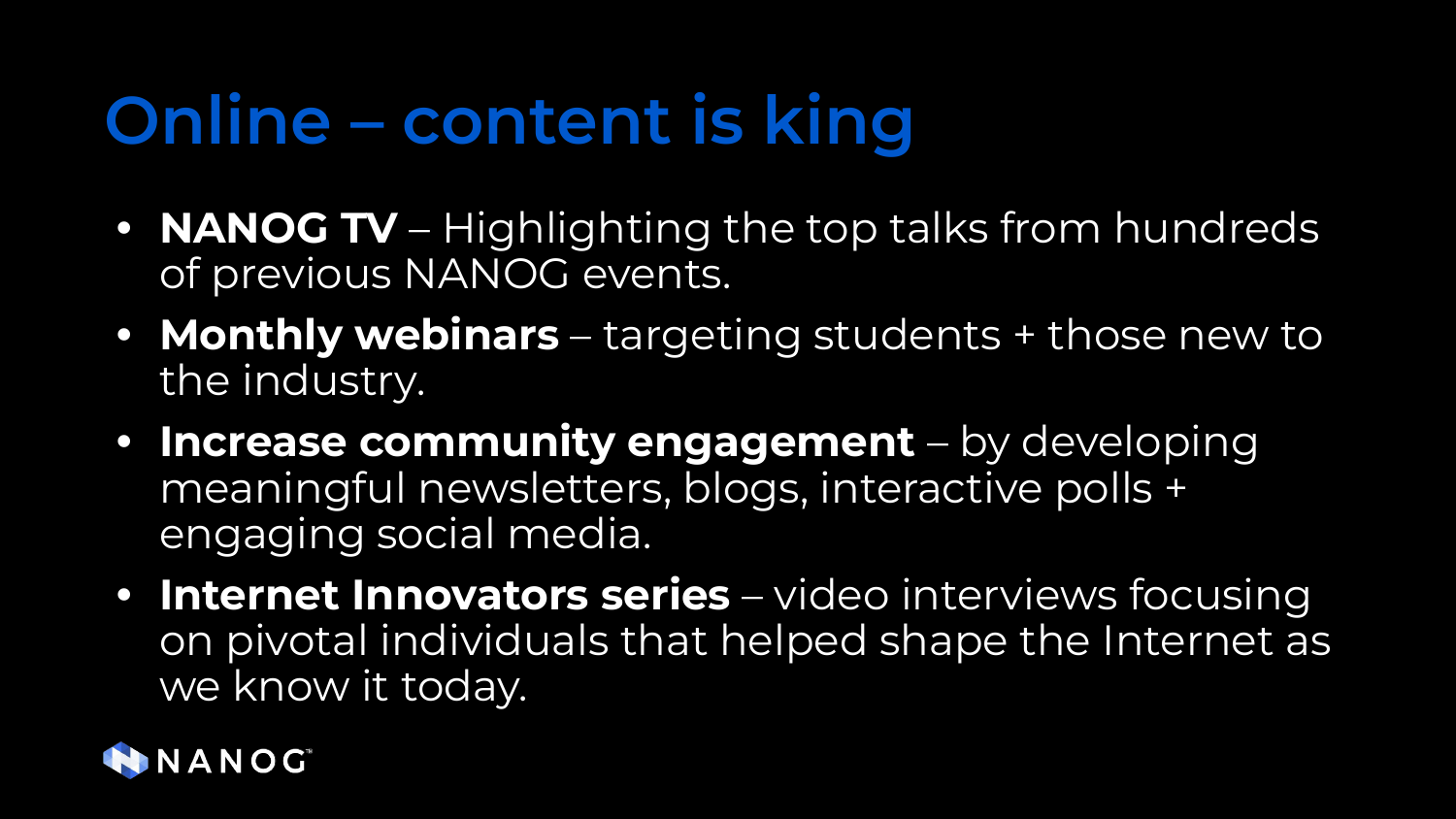### **Broadening our scope**

- Working with ISOC + ICANN on outreach initiatives in North America.
- We are committed to providing structured educational programs at our conferences + online.
- Developing mentorship programs to help new members of our community further their careers.
- Re-inventing our Hackathon to engage industry professionals + students.
- Ombuds to support diversity, inclusion, equity + belonging with in our community.

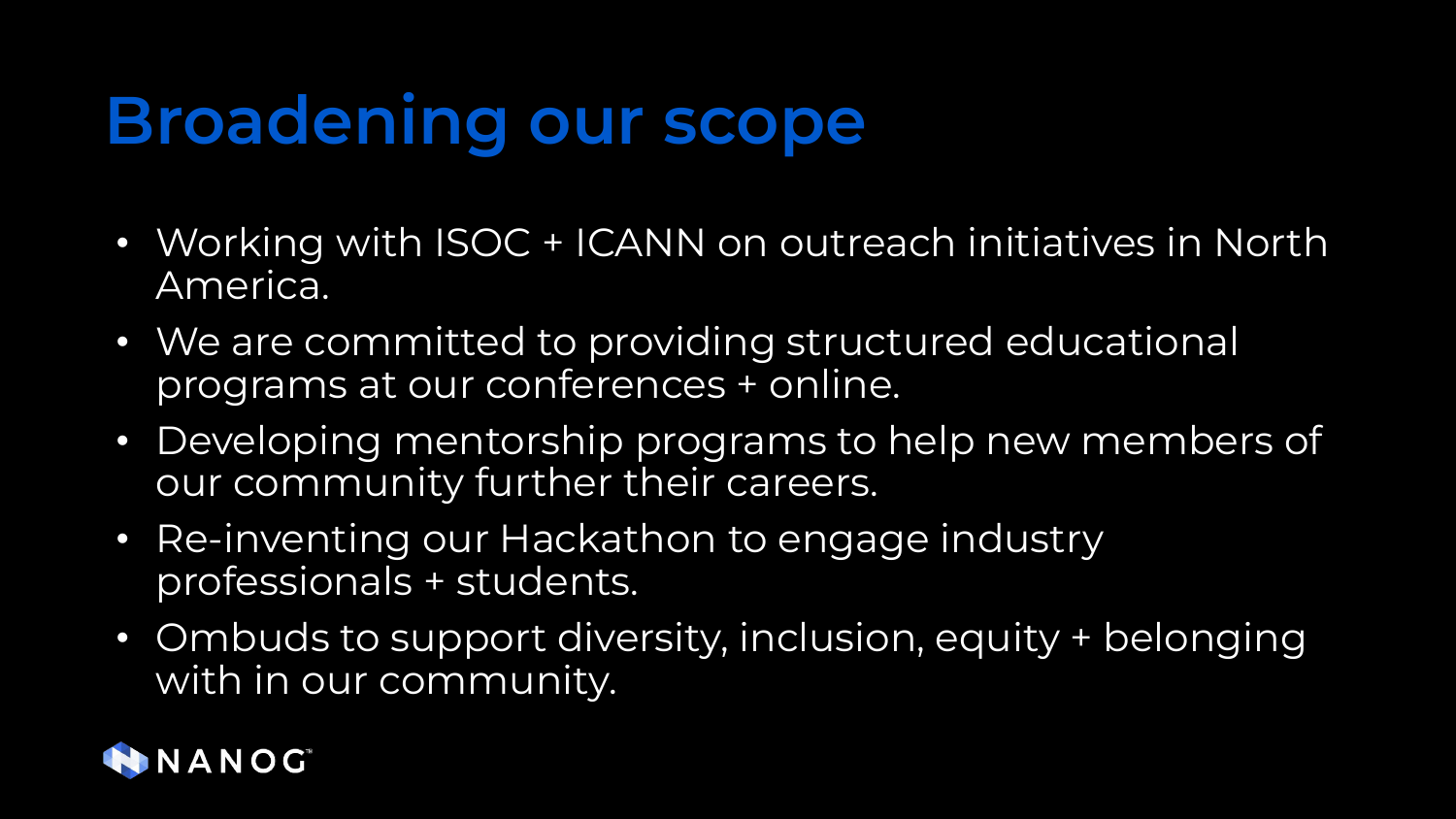# **Lessons Learned**

Challenges of a small nonprofit

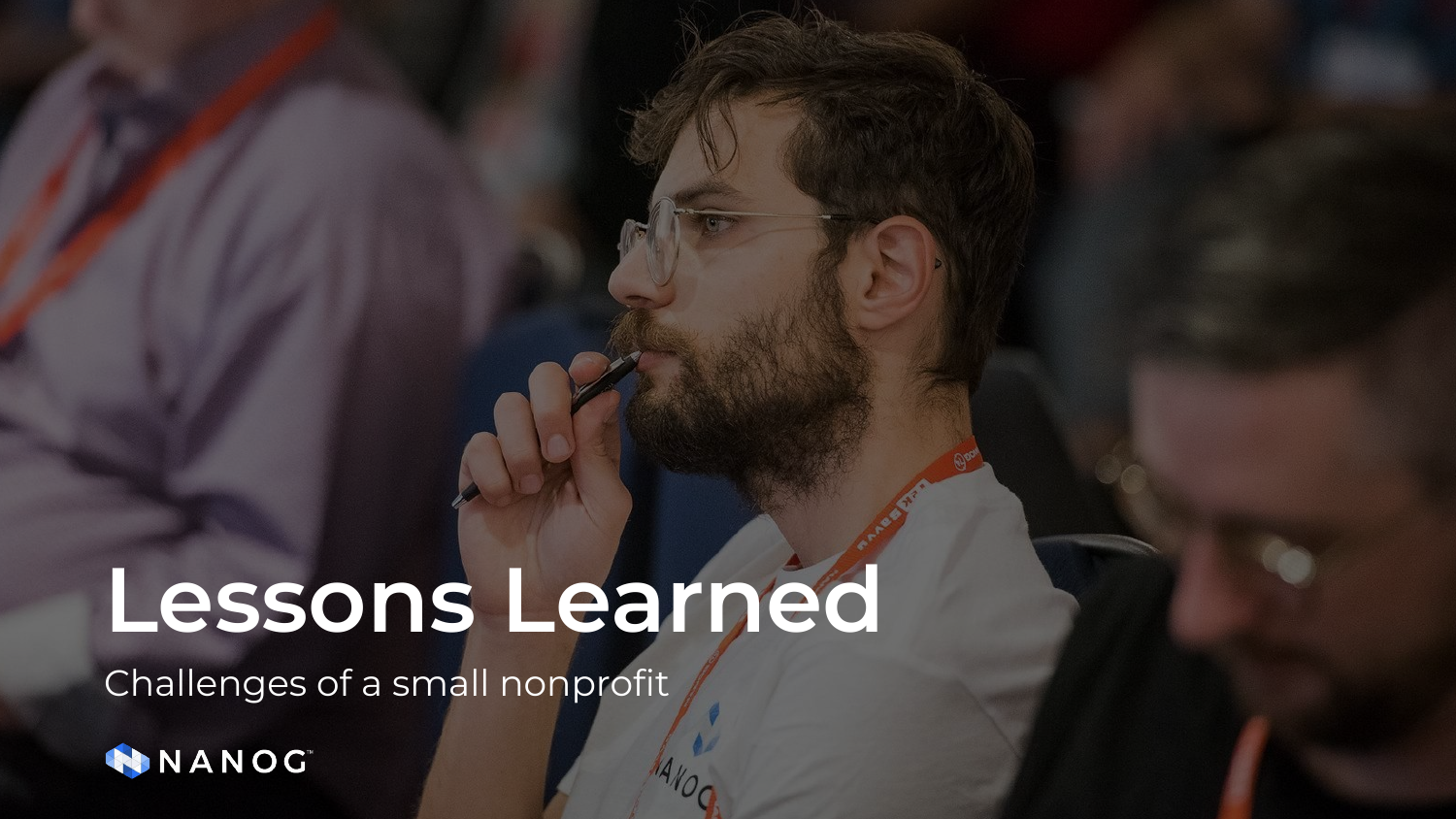#### **COVID exposed our weakness**

- Sponsors want face-to-face engagement + ROI.
- Being small has its advantages you can change course quickly.
- Being small has its disadvantages resources are limited.
- We need to explore new revenue sources.
- The world has changed since COVID, and it may never be what it once was.

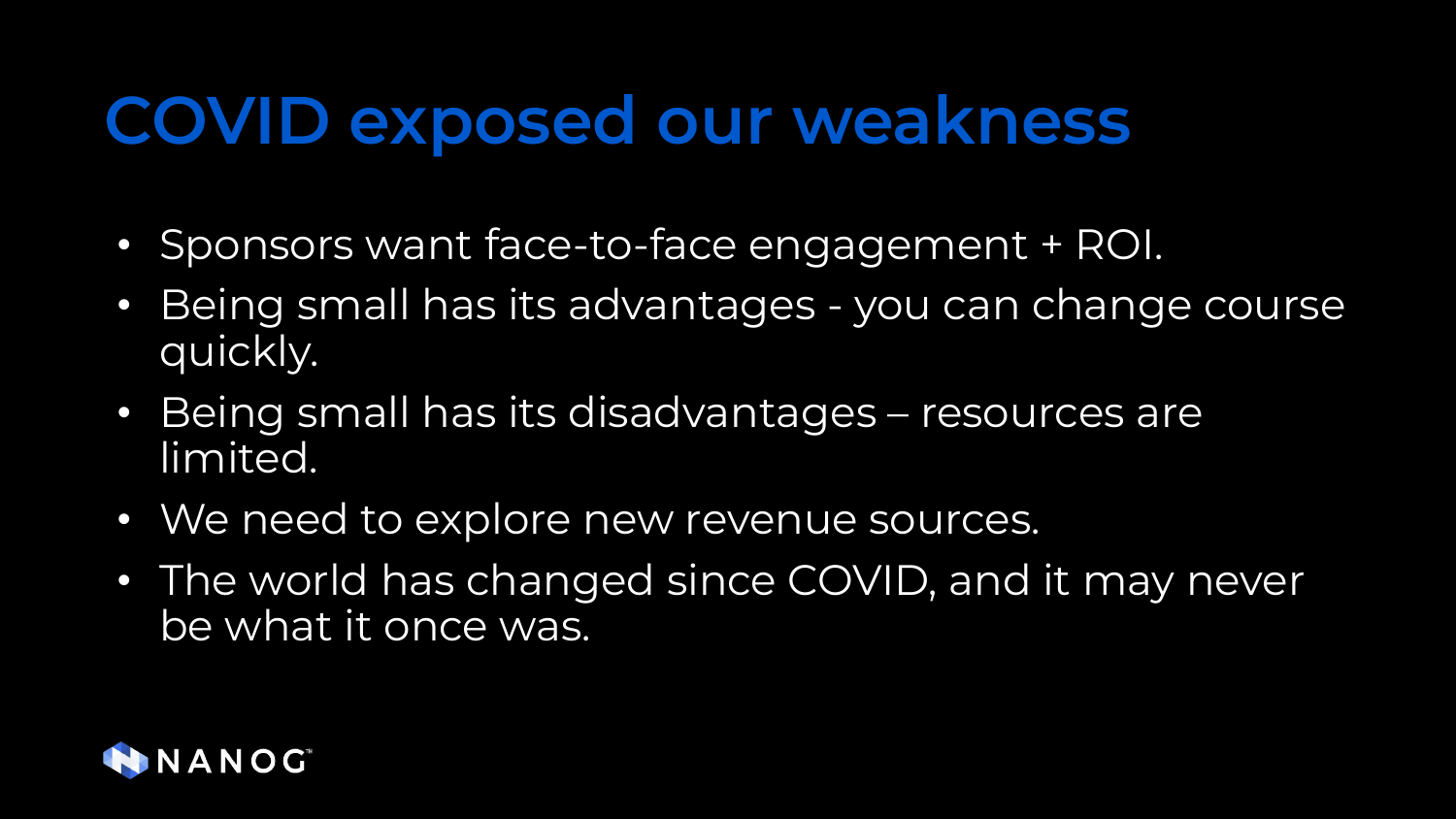### **Final thoughts**

- The plan that got us to this point, might not be the plan to get us to the next point.
- Always be willing to evaluate any process or procedure.
- Change is essential to any living thing.
- Change is difficult.
- If you were building your organization completely from scratch, what would it look like?